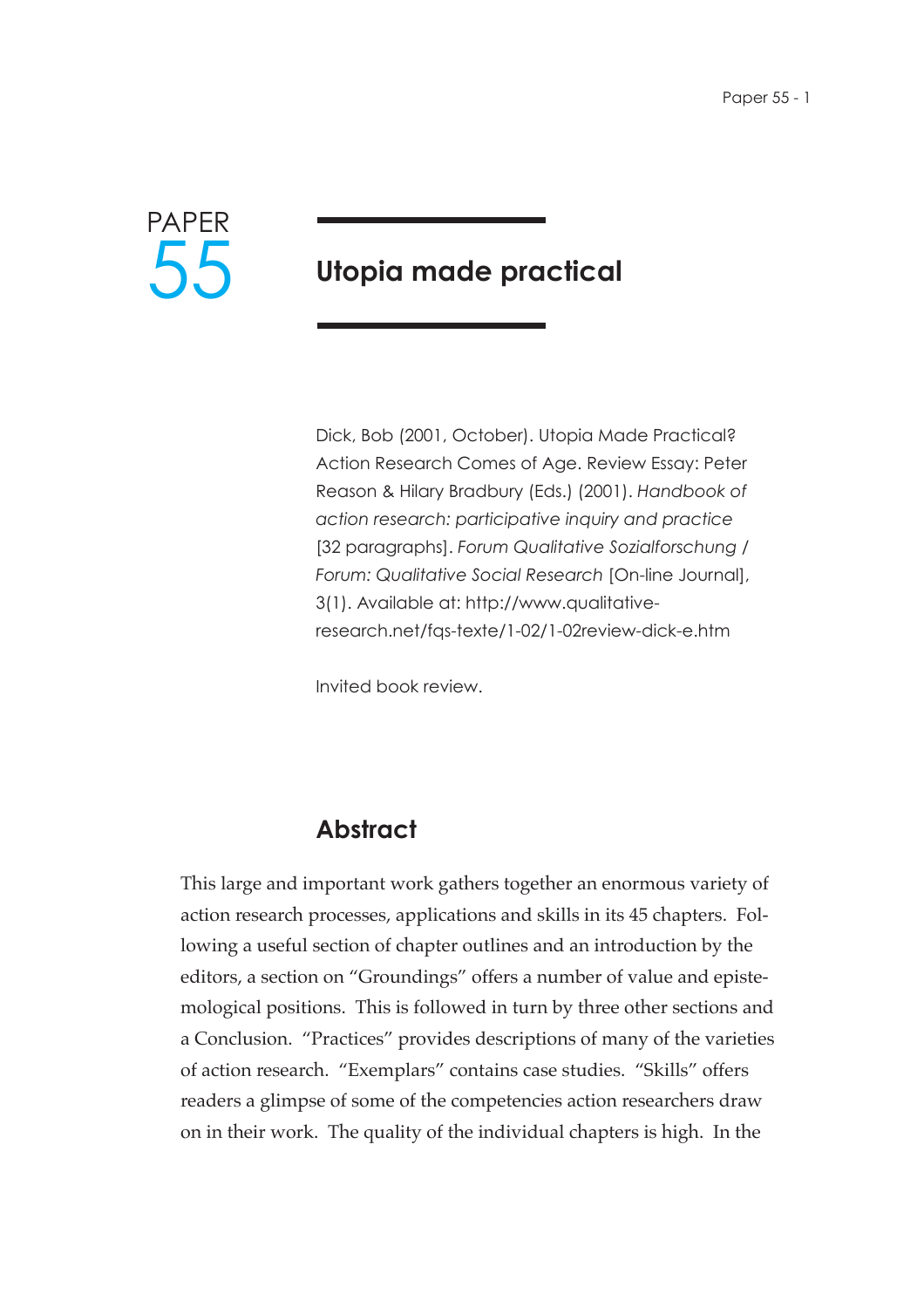Introduction and Conclusions the editors describe their purpose, identify some themes, and offer a commentary which points towards a way forward for action research. The result is a rich collation of current thinking about a family of action oriented research approaches which is growing in popularity.

Keywords: action research, collaborative research, emergent research, theory, practice, praxis, emancipation, participation, relationships, rigour, anti-reductionism, quality of research

### **1. Introduction**

As I write this, Western aircraft are raining destruction on Afghanistan in retaliation for the tragedy of the World Trade Centre. Against this backdrop it is not difficult to understand the idealism and hints of utopianism which colour some of the chapters of this valuable collection. At the same time it might easily be thought that action research has promised much but has not yet delivered enough to forestall such tragedies. It is perhaps understandable that a defensive posture against modernist science can occasionally be discerned. [1]

But this is too narrow a view. What follows is a broader appreciation of the handbook. I begin with a description of this large piece of work. Then, in turn, I discuss some of the more prominent themes, some personal reactions, and a possible future for action research. I haven't attempted to report all of what this book has to offer. Instead I gather most of my comments around the themes, referring occasionally to chapters which illustrate those themes. [2]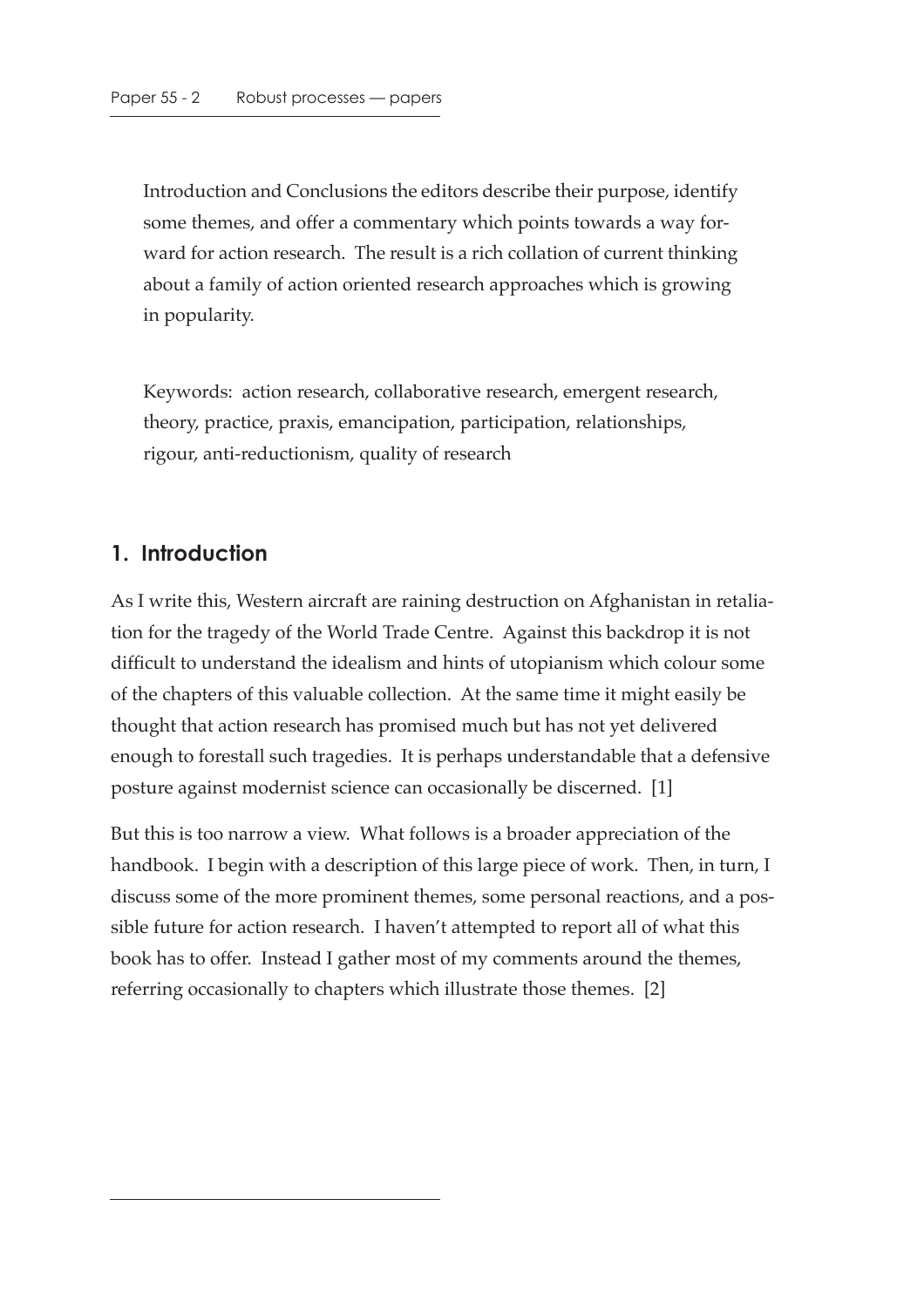## **2. Description**

The 450 or so pages of the book contain 45 chapters in addition to the editors' Introduction. A small font and a 2-column format allow the editors to squeeze almost 1000 words into each page. This both tested my eyesight and placed this large and diverse work beyond what I could reasonably summarize here. [3]

Peter REASON and Hilary BRADBURY have organized the chapters into four sections: *Groundings* (conceptual and value frameworks); *Practices* (varieties of action research); *Exemplars* (specific examples); and *Skills* (those skills needed by action researchers). In addition the editors provide an overall *Introduction* and *Conclusion*. As the editors state (and as some colleagues and I found in a more modest action research collection we edited) action research, engaging as it does with the "real world", does not lend itself easily to any categorization. Almost all of the authors quite clearly value theory, practice, skills, and their mutual integration, whatever their particular focus. [4]

That said, the structure of the handbook worked well for me. *Groundings*, while clearly action oriented, gathered in one place many of the knowledge and value frameworks action researchers (and often other researchers) draw upon. Many chapters in the *Practices* section include case studies by way of illustration. At the same time, the section provided a collection in one place of many of the varieties of action research. The *Exemplars* are built upon *Groundings* and *Practices*, further illuminating them. The *Skills* chapters made more explicit what was already evident throughout much of the handbook: action research is among other things a performing art drawing upon a range of expert competencies. [5]

Interposed between the *Preface* and the *Introduction* is a useful section of chapter outlines, each a paragraph in length. Between them these chapter outlines provide the reader with an appreciation of the enormous diversity which characterizes action research. [6]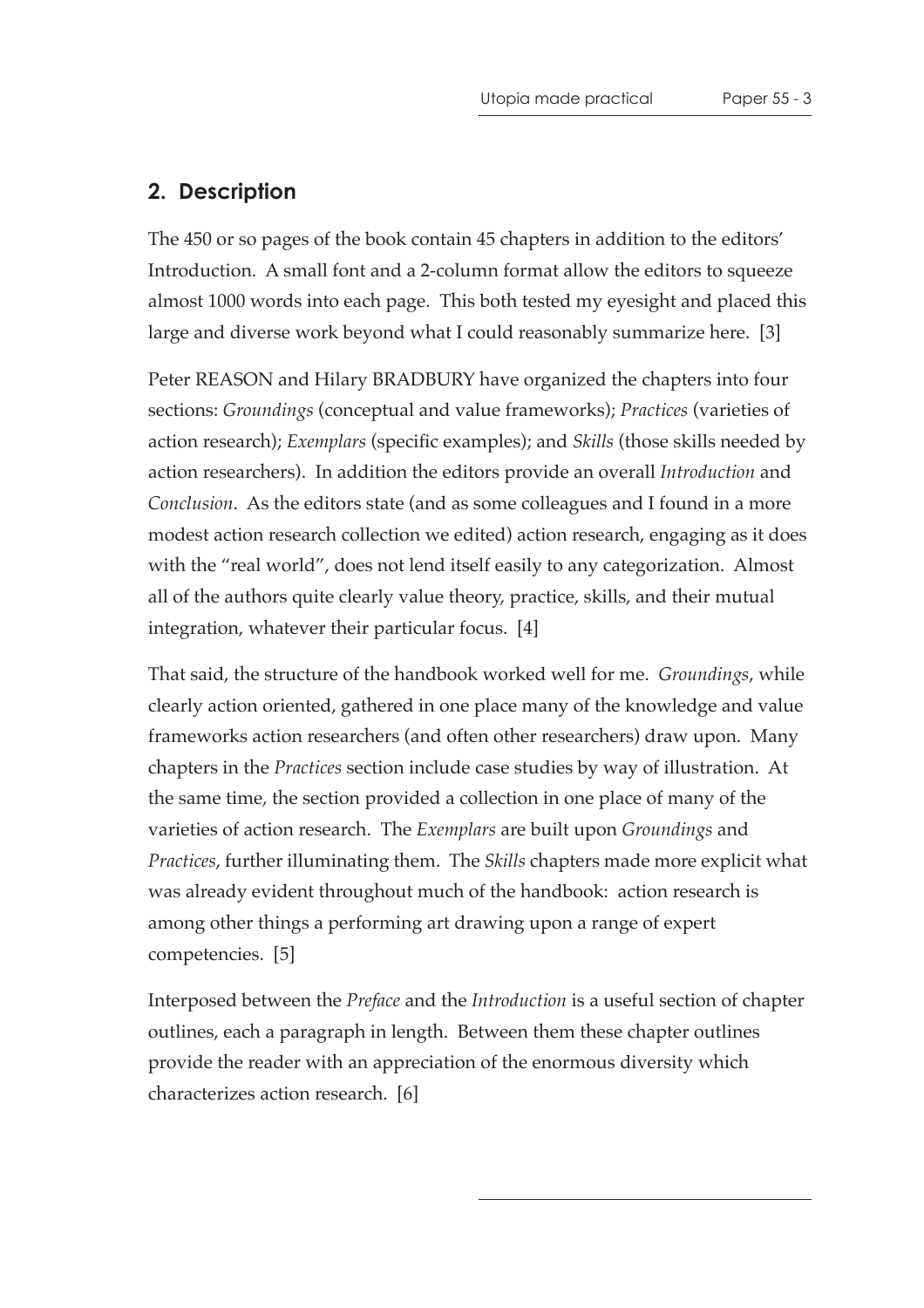The breadth and complexity of action research is displayed in all four sections of the book and perhaps most obviously in the section on *Practices*. There, among other varieties of action research, you will find action science, participatory research, co-operative inquiry, appreciative inquiry, action learning, action inquiry, systems approaches such as soft systems methodology, and more. Accompanying the established varieties are some less well known processes such as "ethnodrama" (MIENCZAKOWSKI & MORGAN). It was developed in Brisbane, where I live. Why have I not heard of it before? In addition the action researchers who have written chapters for the handbook have worked in many nations, with many people, for many purposes. [7]

If anything, the diversity gives more salience to the themes which recur across all sections and many of the chapters. [8]

## **3. Major themes**

Given the dual pursuit by action research of improvement (the action) and understanding (the research), some themes can be expected to recur. Included here is the relationship between, or the integration of, research and practice. Related to this is a focus on the purpose of critical reflection by individual and groups. In this context an emphasis on participation is also not surprising. Nor is the strong commitment by most authors towards some ideal of a better world or a better way of doing things. [9]

## **Theory and practice**

A commitment to informed action, shared by all authors, is one of the defining characteristics of action research. Although almost two-thirds of the authors have academic appointments their intent to bring about action is very clear. Those chapters which are more theoretical have as their aim a contribution to action. For instance, many of the papers in the *Practices* section include a case study as illustration. Almost all of the case studies in the *Exemplars* section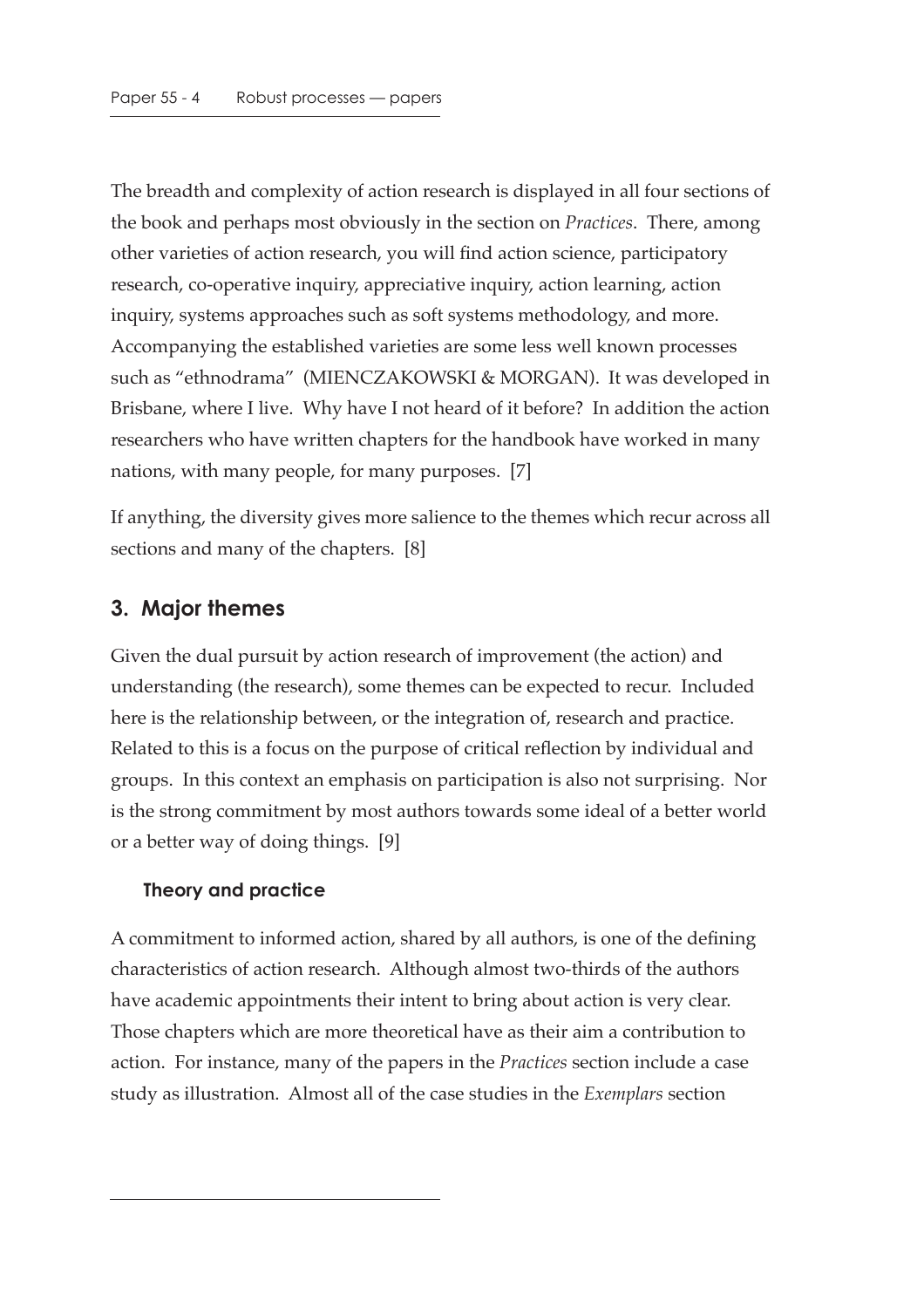acknowledge the contribution of the values and epistemologies in *Groundings* and the methodological frameworks in *Practices*. Some papers use the hybrid term "research/practice" rather than separate research and practice from one another. [10]

For GUSTAVSEN (Chapter 1), following HABERMAS (1984/1987), theory and practice *are* separate worlds. They require the third world of "mediating discourse" to integrate them. For many others such as HERON & REASON (Chapter 16) and MARSHALL (Chapter 44) the action research cycle alternates between action and reflection to provide the integration. [11]

#### **Participation and relationships**

Action research is research with people, involving the participants of the study as equal partners in the research exercise. This is another of action research's defining features. In some action research literature there are exceptions (such as CLARK, 1972), though not in this collection. None of this is new. Action research has sought to use egalitarian and involving research processes since its beginnings. What is more evident than usual in this collection is a strong realization that participation is not enough. Quality of relationship is central to effective change work. This emphasis can be found in other action research literature — for example in OJA & SMULYAN (1989) — but seldom as prominently. [12]

This strong valuing of egalitarian relationships can be seen in most chapters. While present throughout it is perhaps most obvious in the chapters informed by feminist or liberatory approaches. These include those by BARRETT (Chapter 27) and SWANTZ, NDEDYA & MASAIGANAH (Chapter 39), and in most of the *Skills* chapters, among others. The relationships which are valued are those of authentic engagement between people, described for example by ROWAN (Chapter 10) as he discusses a humanistic approach to action research. [13]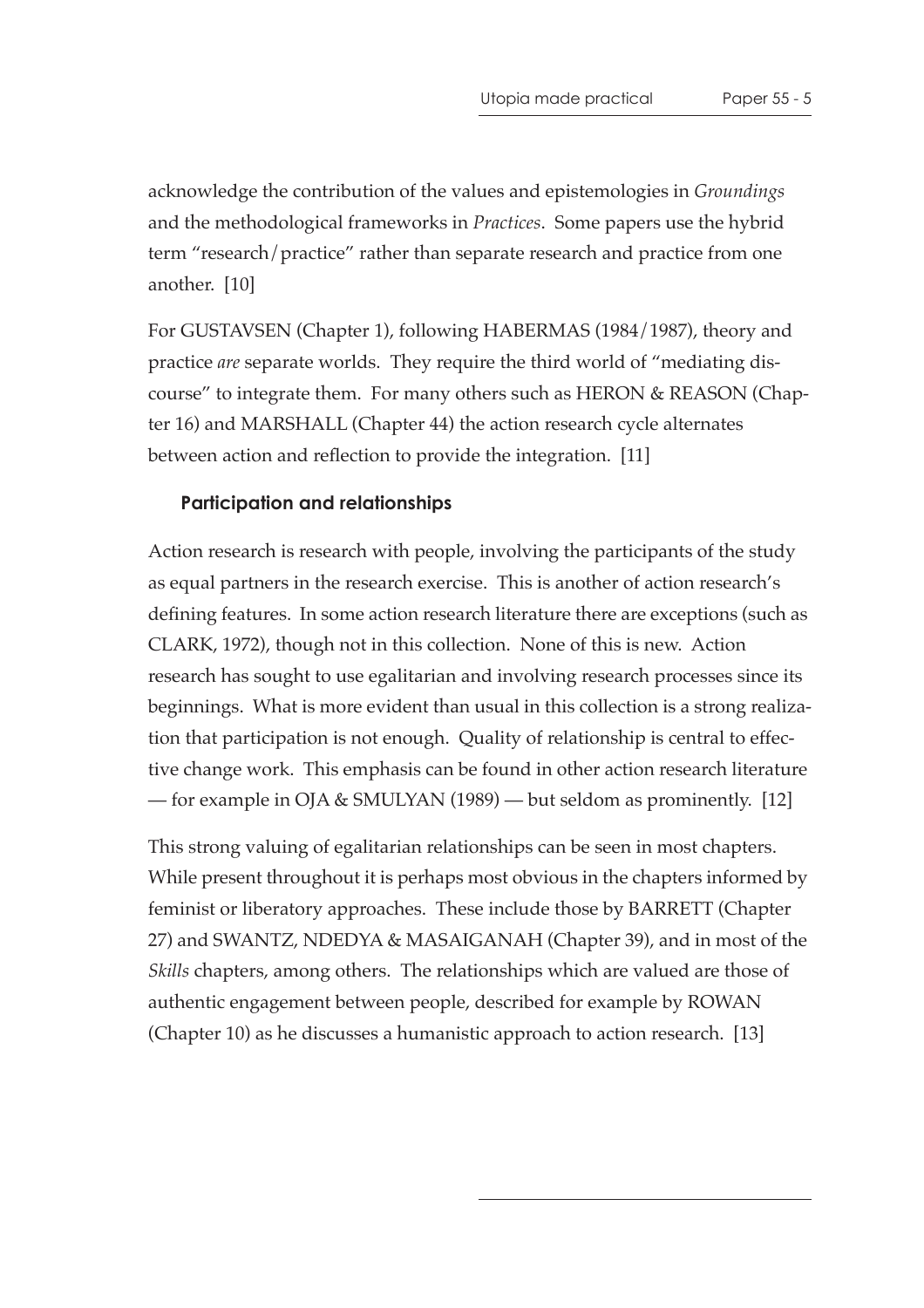### **A better world**

The more theoretical papers talk about "emancipation" and "liberation" — see, for instance, KEMMIS (Chapter 8) . The more practical papers, such as that by HILLS (Chapter 33) on changing the evaluation of nursing practice, model it in their descriptions of what was done. It is not trivial change which the authors in the handbook favour. Their wish in most cases is to involve the marginalized, give power to the disempowered, and create the social structures which will allow a voice to all. I sense here an impatience with current governance. There is also sometimes an unfortunate undercurrent of criticism of other ways of doing research and practice. [14]

## **4. Themes for the future**

There are other themes, less evident in the chapters, which REASON and BRAD-BURY choose to emphasize. Included are some which are more implicit than explicit in the chapters, but which I expect will make this a handbook for shaping the future as well as reporting the present. These themes include the broad relevance of action research, its emergent nature, and the ways in which rigour can be increased. [15]

#### **Broad relevance**

My own experience of action research is that it provides personal and professional development for its practitioners and participants while it builds better relationships and enhances the situations which it studies. Using TORBERT'S (1998) categorization of 1st-, 2nd- and 3rd-person research, REASON & BRADBURY identify the relevance of action research for self, others, and wider system. Action researchers improve themselves as they help others to enhance teamwork and to improve systems. TORBERT (Chapter 23) himself addresses this in his chapter on action inquiry. Both of the editors, REASON (Chapter 16)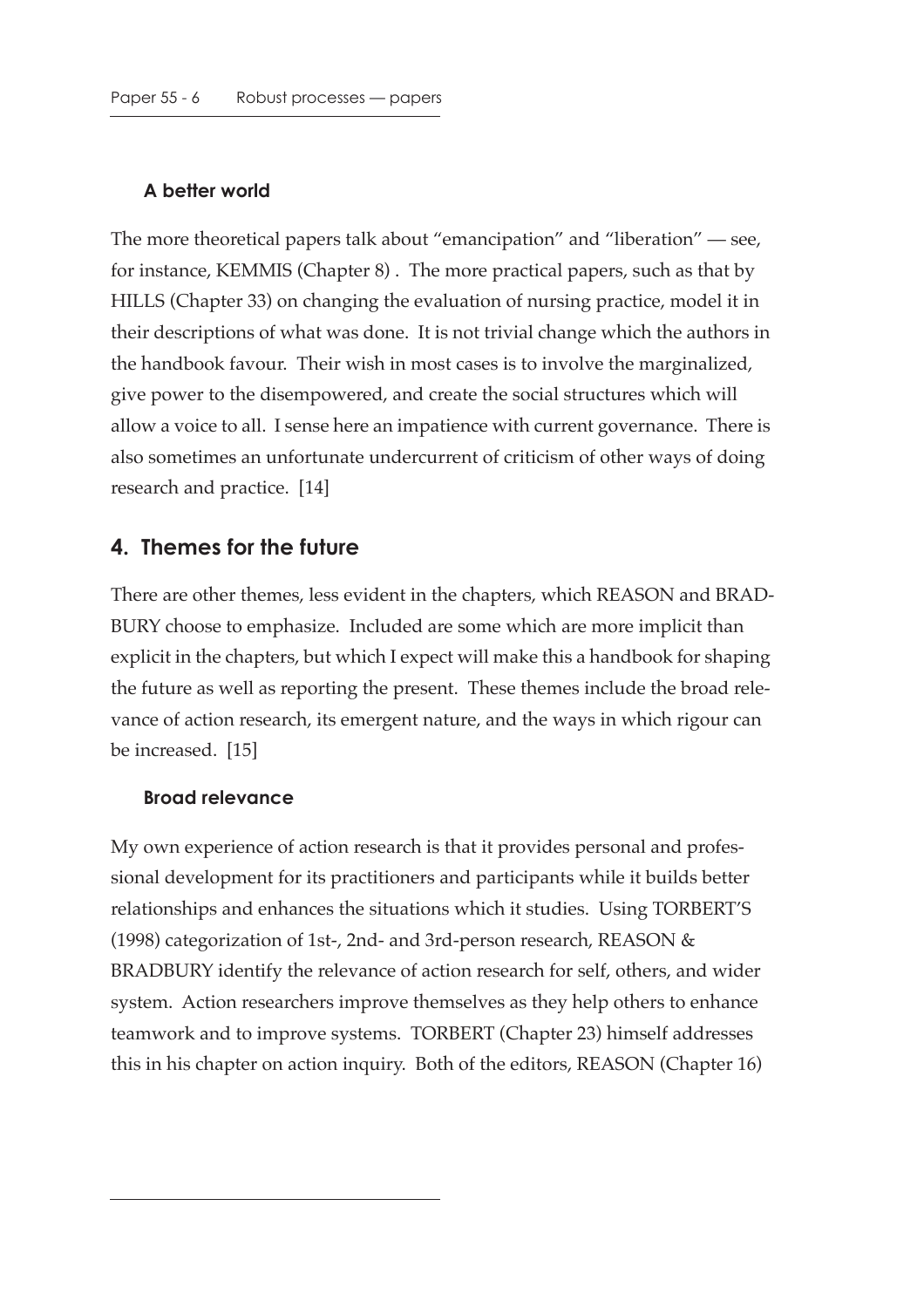with John HERON on co-operative inquiry and BRADBURY (Chapter 29) on "The Natural Step" process, also make use of it. [16]

#### **An emergent process**

Action research and a few other approaches such as grounded theory (especially in the hands of Glaser, 1992) are above all emergent processes. They are not pre-designed but continuously negotiated and crafted as the research and practice proceeds. This is a theme implicit in many of the chapters and made explicit in the editors' Introduction and Conclusion. [17]

It is also acknowledged in their decision to use "action research" in the title of the book — with misgivings, as they say, because it has such different meanings for different people. But in my view action research practitioners have been too ready to given separate labels to the particular processes they use. It is good to see the many varieties and traditions brought together once again under a single label. As a label, "action research" serves that purpose well. [18]

The purpose of an emergent process is to be flexible enough to be tailored to the requirements of the particular situation and the particular people. If action research studies are to be thus flexible and responsive, each study is unique. I imagine that most action researchers subscribe to the principle that the situation, the goals, and the people drive the choice of process. This being so, it is strange that there has been a sort of diaspora of action research, fragmenting into different varieties which from time to time display sectarian jealousy. Does this handbook represent a homecoming? [19]

#### **Rigour**

The editors and some of the authors also address rigour with a care which I think much of the action research literature lacks. In doing this they avoid adopting the extreme relativism which in some qualitative literature makes rigour a topic not easily discussed. The editors' *Conclusions* chapter takes rigour and quality as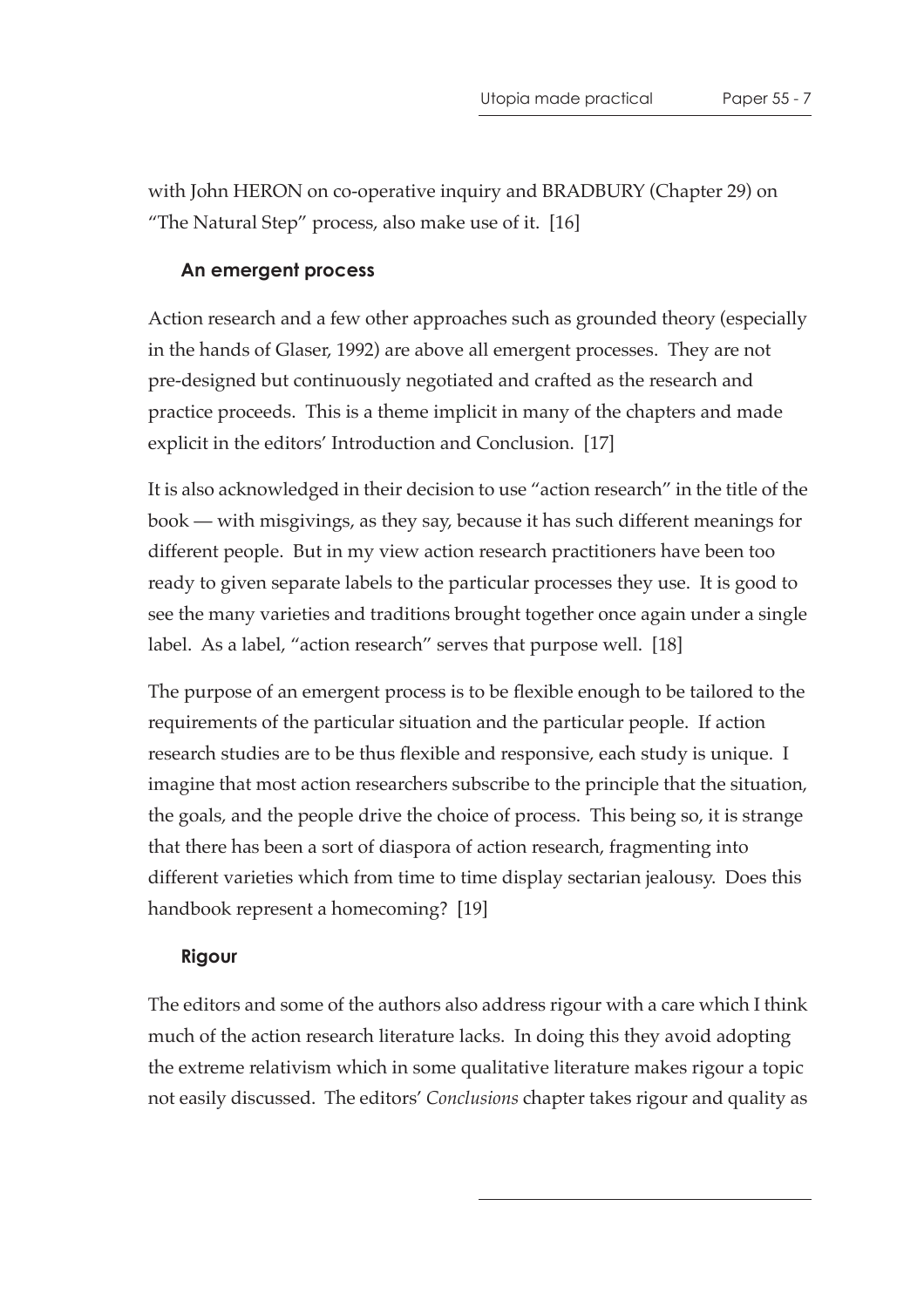central motifs. I had feared that action research might be swallowed up in postmodernism, but am now more optimistic. [20]

## **5. Minor themes**

Minor themes are also to be found. A systems approach, essentially antireductionist, is addressed directly in papers by PASMORE (Chapter 3) and FLOOD (Chapter 12), among others, and implicitly in most papers. A dissatisfaction with higher education is evident in the Introduction and in papers such as those by LEVIN and GREENWOOD (Chapter 9) and BRULIN (Chapter 45). Throughout the handbook there are hints that action researchers feel marginalized in academia. [21]

## **6. Some personal reactions**

My own quarter-century of experience with action research has been divided across organization development, community change and higher education. While that time has been spent at universities, I have continued to think of myself primarily as a practitioner. This is the background I bring to this review. My own reactions therefore are governed by what I am used to. There were some surprises for me (though that may say more about the nature of my own exposure to action research than about anything else), some disappointments, and some other reactions. [22]

#### **Breadth of application**

I am pleased to see action research reclaiming the breadth of applications for which it is useful. However, I was surprised at the relative scarcity of material on educational action research. Although the origins of action research were in social and community settings, it was the field of education which kept action research alive in much of the West during the years that quantitative research was most dominant. Educational action research predominates in the English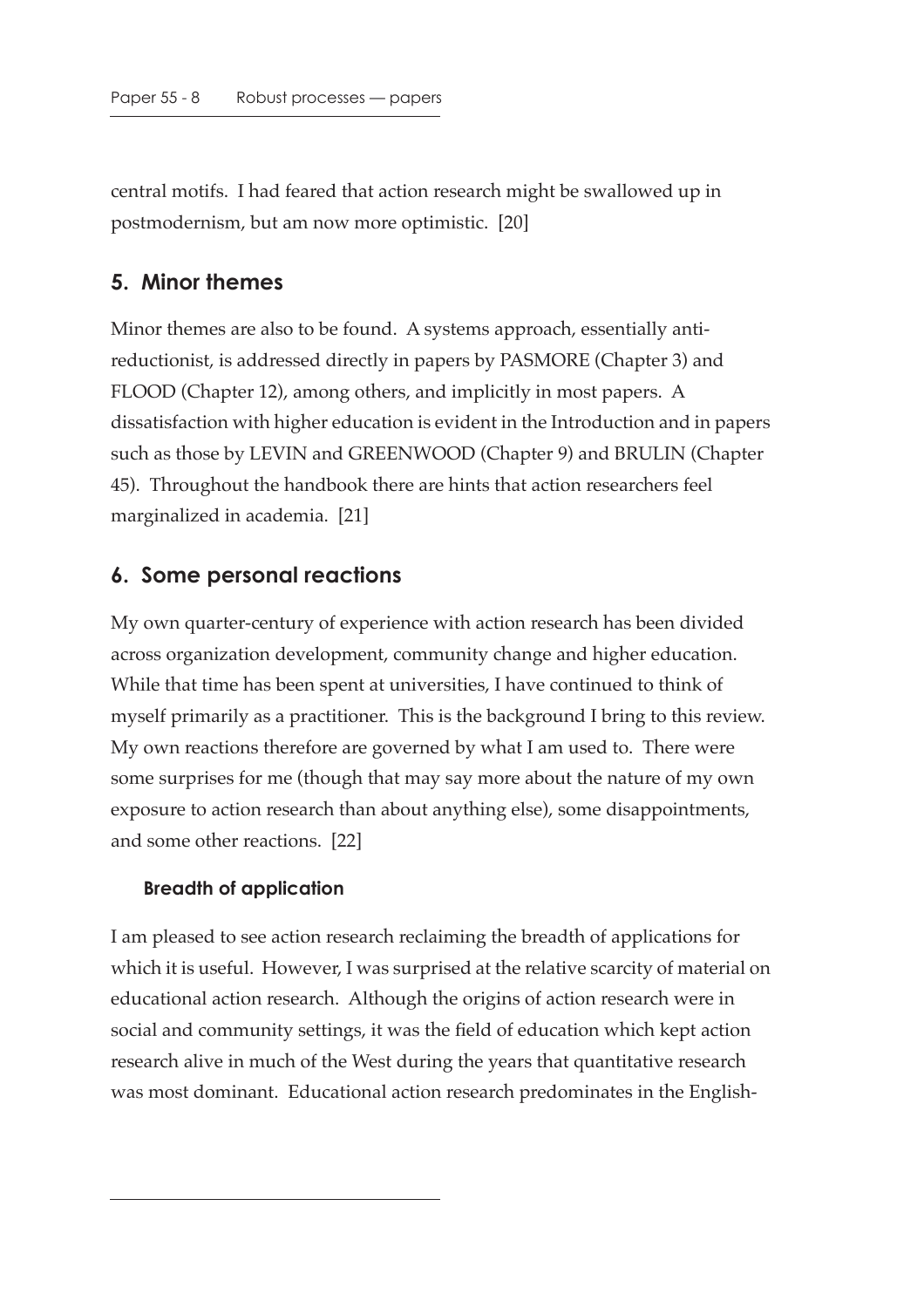language literature. A web search on "action research" yields more educationally-relevant hits than for any other application. ZEICHNER (Chapter 25) provides an overview of action research in education. Elsewhere in the handbook, mentions of it are sparse. [23]

#### **Philosophy and ideology**

Another surprise, mostly pleasant, is the relative lack of philosophy. Postmodern approaches seem paramount in the qualitative literature. I had feared that action research was forgetting its pragmatic and liberatory roots and adopting postmodern approaches unthinkingly. I need not have worried. Having said that, however, I have a wish list for the second edition. I'd like someone to do something practical about an application of Bhaskar's "critical realism" to action research (see COLLIER, 1994.) It seems to me to suit action research well. While acknowledging that theory is a social construction it does retrieve concepts of quality and validity from the backwater to which some commentators have consigned them. [24]

There is also less ideology than I had expected, though more than I had hoped for. It is most evident in the unquestioned commitment to participation. Why not capitalise on the emergent and flexible nature of action research and let the appropriate amount and style of participation emerge from the situation and the people? The action research cycle equips a researcher with a way of learning from experience that is potentially enormously flexible. One might therefore adopt action research as a meta-methodology — a methodology you can use until you know enough about the situation to choose the most appropriate methodology. That's a second item on my wish list: to see the "first person research" concept extended to action research as emergent meta-methodology. [25]

There are hints of this point of view. For instance, on page xxv of the preface we find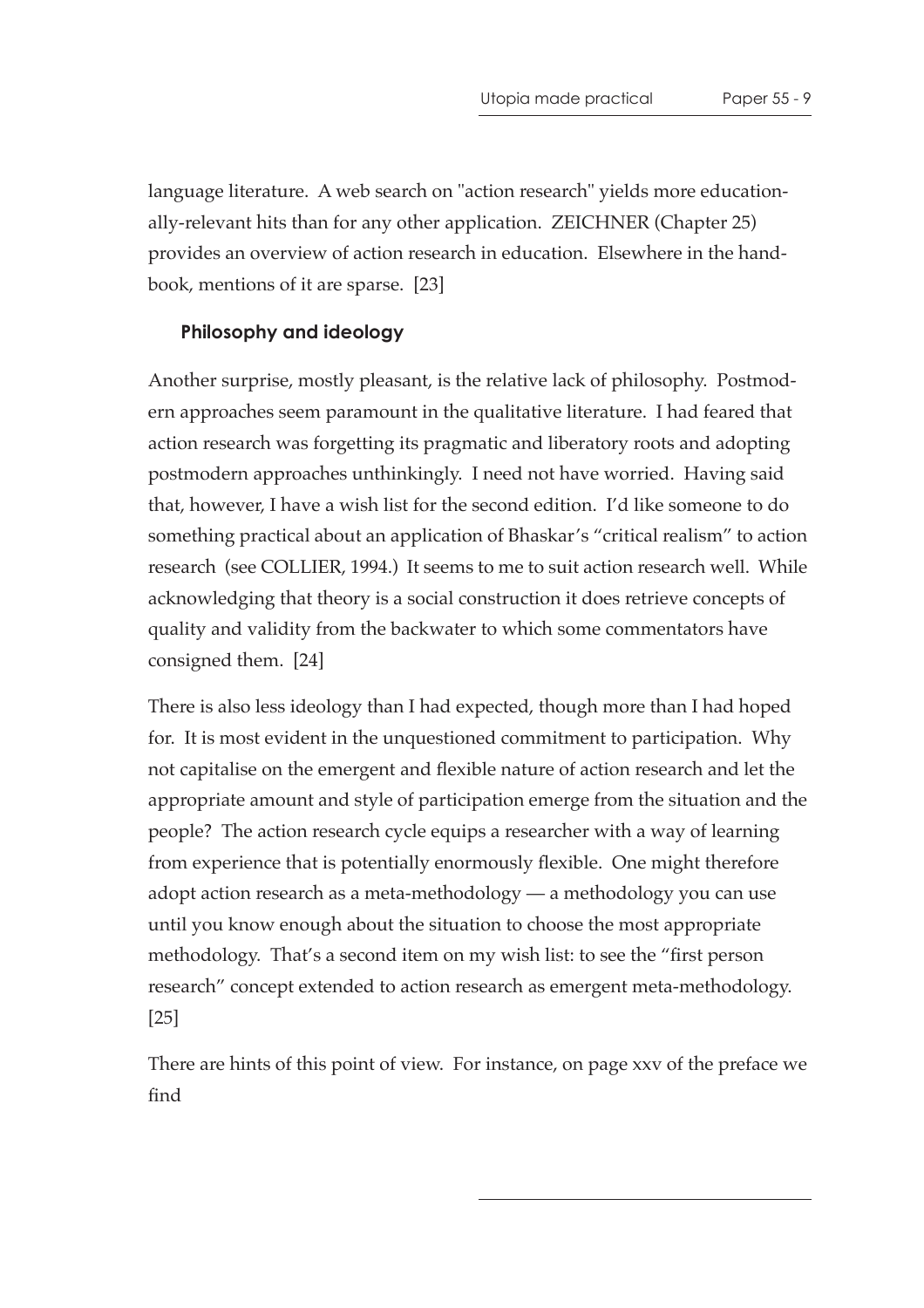*"We eschew thinking about action research as a methodology, as it is a worldview which manifests as a specific set of practices which emerge in the interplay between action researchers, context and ideas."*

The view also sits well with the editors' emphasis on action research as involving choices, each with consequences. It seems to me that this acknowledges the nature of action research as "performing art", requiring the action researcher to engage continuously with the situation and the other players. WADSWORTH (Chapter 43), in a chapter I found exciting, provides a compelling example of this characteristic of action research facilitation. [26]

### **Disappointments**

A disappointment for me was the "them and us" orientation in some chapters towards traditional research methods, though I confess I had expected even more. It seems that many action researchers still think of themselves as a beleaguered and discriminated-against minority who dare not accept that other ways may also have their place. I wonder if this explains some of the ideological commitment to participation. To this complaint might be added the occasional sniping between users of different varieties of action research. Fortunately, the editors and most of the authors have avoided both the demonising of other research methods and the internecine jealousies. [27]

Some minor grumbles ... I have already mentioned the small font (though I can appreciate the reasons for it). In addition I found the index disappointing. It wasn't much help when I tried to use it to retrace something I recalled having read. If a handbook is to be a handbook, I would have thought a good index was almost obligatory. Add this to my wish list for the next edition. [28]

## **7. Conclusions**

I predict this will be a well-read book. The breadth of its coverage, the authors who have contributed, the gathering within one set of book covers a spectrum of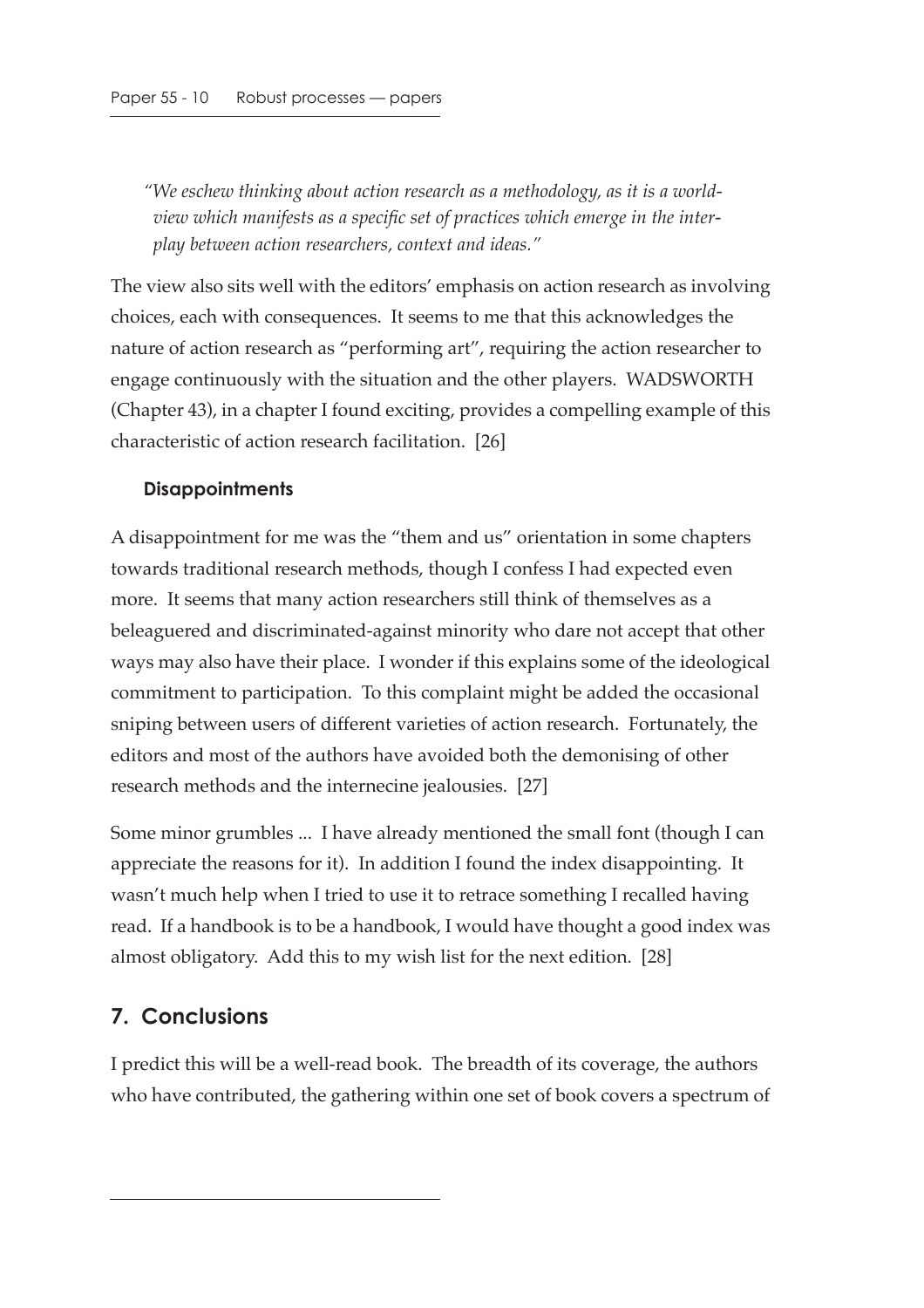approaches and applications ... these can be expected to appeal to many academics and practitioners. [29]

Every single chapter was of value for me. It might be said that with the publication of this handbook action research has come officially of age, though not yet fully mature. There are hints of a greater maturity to come: signs of a greater acceptance of methodological diversity both within action research and of other approaches. [30]

I intend to revisit this collection often. It has already opened new avenues of thought for me. Those avenues of thought will interact with my practice. This in turn will further enhance the insights I draw from returning to the book. The richness of it has also occasioned some temporary indigestion; I will digest it in smaller pieces when I re-read it. [31]

In addition, whatever happens to the items on my wish list, I look forward to the later editions. I anticipate that they will track the further development of the family of action research approaches. [32]

### **References**

- Clark, Peter A. (1972). *Action research and organizational change*. London: Harper and Row.
- Collier, Andrew (1994). *Critical realism: an introduction to Roy Bhaskar's philosophy*. London: Verso.
- Glaser, Barney G. (1992). *Basics of grounded theory analysis: emergence vs forcing*. Mill Valley, Ca.: Sociology Press.
- Habermas, Jrgen (1984/1987). *The theory of communicative action* (Vols I-II). London: Polity Press.
- Oja, Sharon Nodie and Smulyan, Lisa (1989). *Collaborative action research: a developmental approach*. London: Falmer Press.